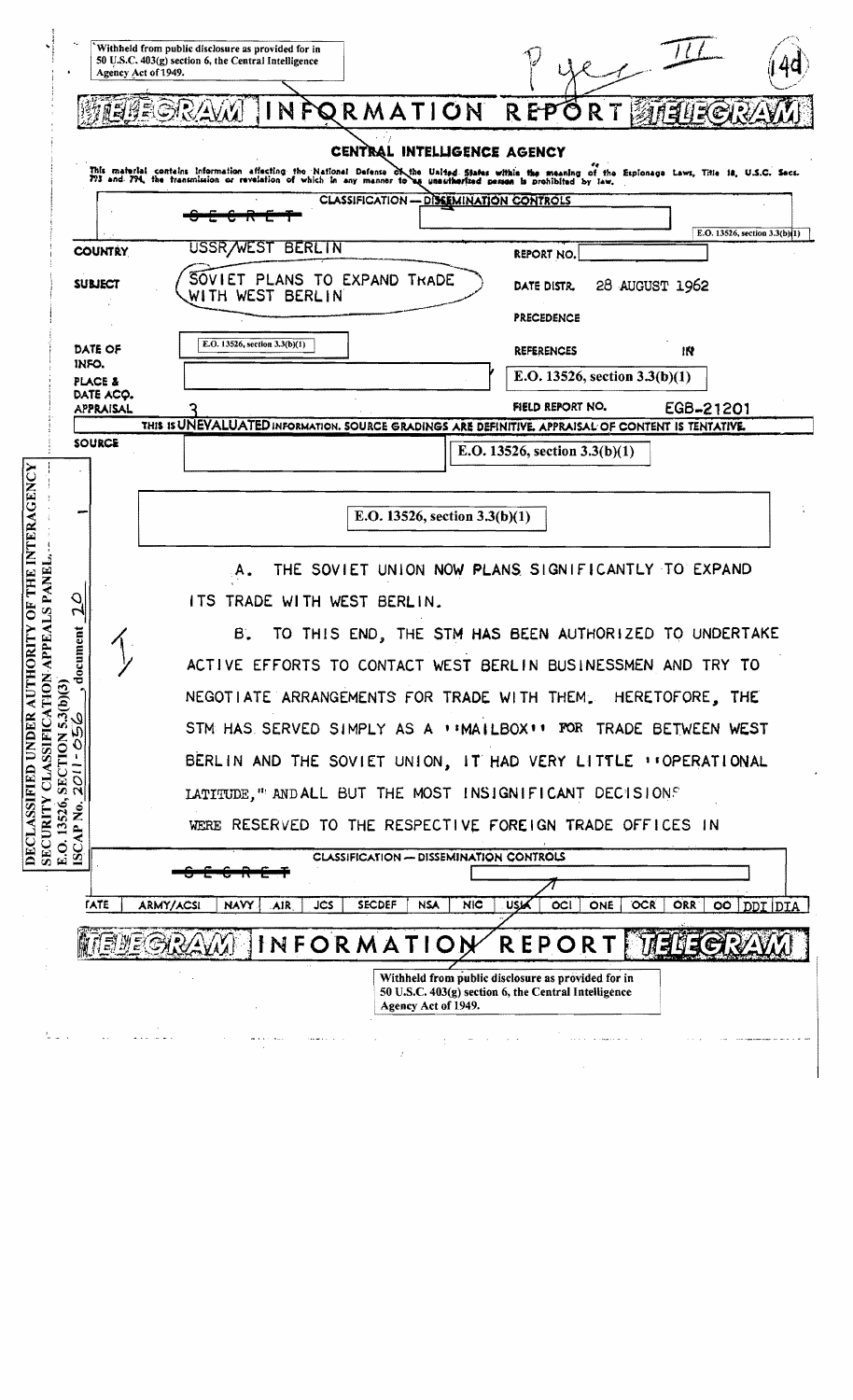| EGB-21201                                                                                         | E.O. 13526, section $3.3(b)(1)$ |    |  |
|---------------------------------------------------------------------------------------------------|---------------------------------|----|--|
| CLASSIFICATION - DISSEMINATION CONTROLS                                                           |                                 | IN |  |
| $\frac{1}{2}$<br><del>- - - - - - - -</del><br>Withheld from public disclosure as provided for in |                                 |    |  |

MOSCOW. MOREOVER, THE WALL HAS TENDED EVEN FURTHER TO INHIBIT CONTACT BETWEEN WEST BERLIN BUSINESSMEN AND THE STM.

C. BECAUSE OF THESE FACTORS THE STM HAS HAD VERY LITTLE TO DO AS FAR AS WEST BERLIN IS CONCERNED. THE STM IS NOW VERY EAGER TO OBTAIN ALL AVAILABLE STATISTICS AND OTHER DATA ON THE *)C!* WEST SERLIN ECONOMY WHicH BEAR ON POSSIBILITIES FOR SOVIET TRADE WITH WEST BERLIN. IT ALSO DESIRES THAT THE WORD BE SPREAD TO WEST BERLIN BUSINESSMEN REGARDING PROSPECTS FOR TRADE WITH THE SOVIET UNION.

D. IN DEVELOPING TRADE WITH WEST BERLIN, THE SOVIET UNION IS PRIMARILY INTERESTED IN THE SMALLER AND MEDIUM-SIZED FIRMS RATHER THAN THE LARGE INDUSTRIAL ENTERPRISES.

-

 $3.3(b)(1)$ 

Agency Act of 1949.

 $\boxed{\text{E.O.}}$ 

8 E 6 **RET** 

COMMENT: THE STM OFFICIAL HAS BEEN GIVING ARDENT LIP SERVICE TO EXPANDING WEST BERLIN TRADE WITH THE SOVIET UNION FOR MANY MONTHS. NOW, HOWEVER, IT APPEARS THAT BASIC DECISIONS HAVE BEEN REACHED IN MOSCOW FINALLY GIVING THE PROGRAM A GREEN LIGHT. THE SOVIET INTEN-TIONS ARE OBVIOUSLY TO DEVELOP A DEGREE OF DEPENDENCE OF WEST BERLIN BUSINESS ON TRADE WITH THE SOVIET UNION, THEREBY CREATING A VOCAL GROUP OF WEST BERLINERS, BOTH ENTREPENEURS AND WORKERS, WHO WOULD BE SUSCEPTIBLE TO SOVIET INFLUENCE AND POLITICAL MANIPULATION. THE CONCENTRATION ON SMALL·AND MEDIUM-SIZED FIRMS IS OBVIOUSLY DESIGNED TO GET THE MOST INFLUENCE FOR THE MONEY, FOR EXAMPLE, A DM 100,000

CLASSIFICATION - DISSEMINATION CONTROLS

Withheld from public disclosure as provided for in 50 U.S.C.  $403<sub>(2)</sub>$  section 6, the Central Intelligence • Agency Act of 1949.